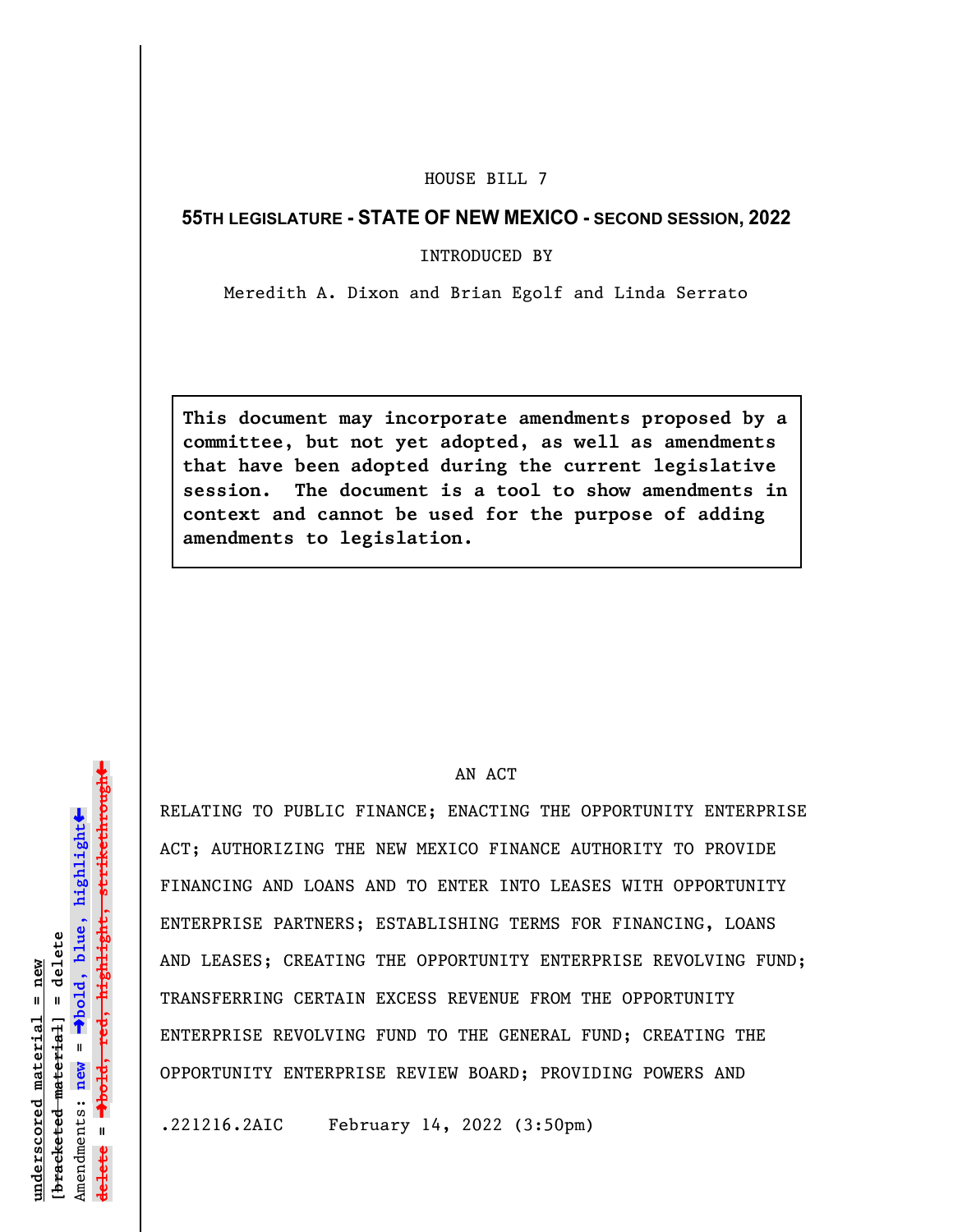DUTIES; REQUIRING REPORTS; MAKING AN APPROPRIATION.

BE IT ENACTED BY THE LEGISLATURE OF THE STATE OF NEW MEXICO:

**SECTION 1.** [NEW MATERIAL] SHORT TITLE.--This act may be cited as the "Opportunity Enterprise Act".

**SECTION 2.** [NEW MATERIAL] DEFINITIONS.--As used in the Opportunity Enterprise Act:

A. "authority" means the New Mexico finance authority;

B. "board" means the opportunity enterprise review board;

C. "department" means the economic development department;

D. "economic development opportunities" means the advancement of an environmentally sustainable economic development goal of the state as determined by the authority, in coordination with the department, and includes the creation of jobs, the provision of needed services and commodities to diverse communities across the state and the increase of tax and other revenue collections resulting from the enterprise development project;

E. "enterprise assistance" means opportunity enterprise financing, an opportunity enterprise lease or an opportunity enterprise loan;

F. "enterprise development project" means the purchase, planning, designing, building, surveying, improving, .221216.2AIC February 14, 2022 (3:50pm)  $-2-$ 

º**bold, red, highlight, strikethrough** º**bold, blue, highlight** bracketed material] = delete **[bracketed material] = delete** Amendments: **new** =  $\mathbf{I}$ Amendments: new **delete =**

 $\ddot{\bullet}$ 

 $\ddag$ 

**underscored material = new**

inderscored material = new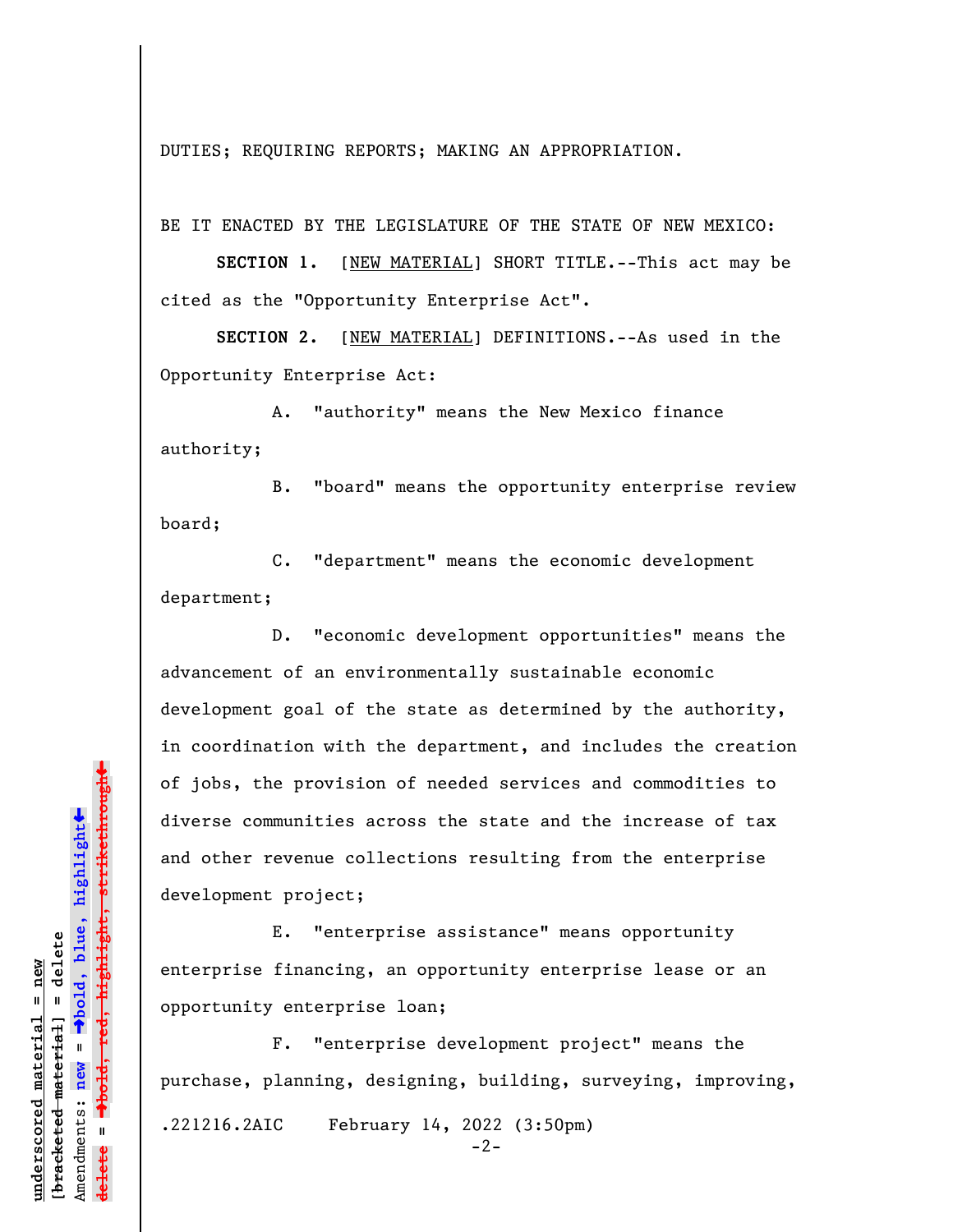operating, furnishing, equipping or maintaining of land, buildings or infrastructure to create or expand economic development opportunities within the state;

G. "fund" means the opportunity enterprise revolving fund;

H. "opportunity enterprise partner" means a domestic corporation, a general partnership, a limited liability company, a limited partnership, a public benefit corporation, a nonprofit entity or other private business entity or combination thereof that the authority determines is **Hfll→or will be←Hfll** engaged in an enterprise that creates or expands economic development opportunities within the state and is eligible for enterprise assistance pursuant to the Opportunity Enterprise Act;

I. "opt-in agreement" means an agreement entered into among the authority, the department and a county, municipality or school district that ensures compliance with all local zoning, permitting and other land use rules and that provides for payments in lieu of taxes to the county, municipality or school district; and

J. "payment in lieu of taxes" means the total annual payment paid as compensation for the tax impact of an enterprise development project, in an amount negotiated and determined in the opt-in agreement among the authority, the department and the county, school district or, if applicable,

.221216.2AIC February 14, 2022 (3:50pm)

- 3 -

 $\ddag$ º**bold, red, highlight, strikethrough**  $\ddot{\bullet}$ º**bold, blue, highlight** bracketed material] = delete **[bracketed material] = delete** inderscored material = new **underscored material = new** Amendments: **new** =  $\mathbf{I}$ Amendments: new **delete =**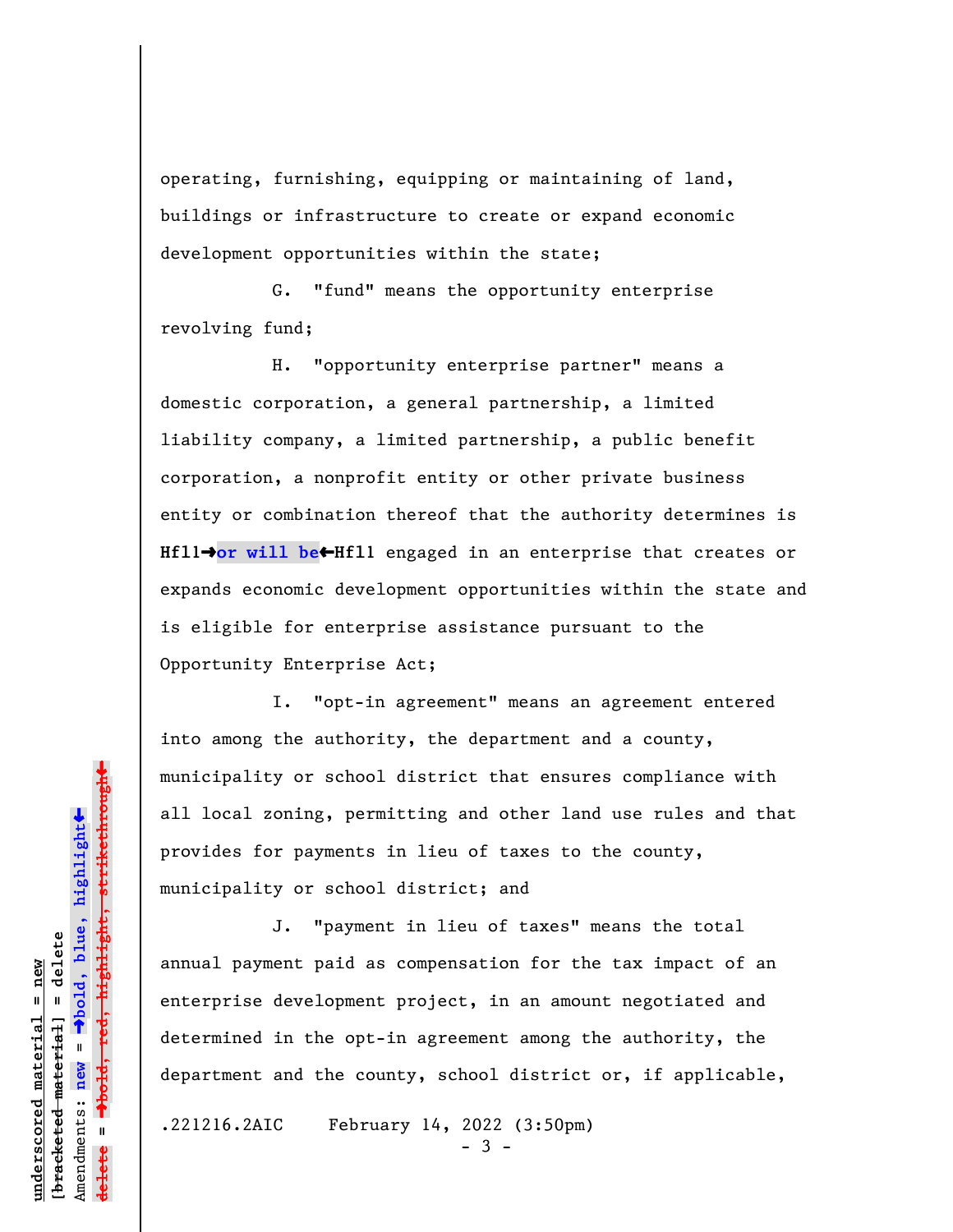municipality where the enterprise development project is located in the same proportional amount as property tax revenues are normally distributed to those recipients.

**SECTION 3.** [NEW MATERIAL] NEW MEXICO FINANCE AUTHORITY-- POWERS--DUTIES.--To create or expand economic development opportunities within the state, the authority may:

A. acquire, whether by construction, purchase, gift or lease, and hold title to or other interest in an enterprise development project;

B. provide opportunity enterprise financing to opportunity enterprise partners and collect costs and fees associated with that financing;

C. enter into a contract to lease property to an opportunity enterprise partner and collect rent, costs and fees associated with that lease;

D. make loans to opportunity enterprise partners and collect payments, including principal, interest costs and fees associated with that loan;

E. sell or otherwise dispose of any property obtained as a result of an enterprise development project; provided that proceeds received shall be deposited in the fund;

F. make, execute and enforce all contracts necessary to carry out the provisions of the Opportunity Enterprise Act;

G. take legal action available to the authority to .221216.2AIC February 14, 2022 (3:50pm)

- 4 -

-bold, red, highlight, strikethrough º**bold, red, highlight, strikethrough**  $\ddot{\bullet}$ º**bold, blue, highlight** bracketed material] = delete **[bracketed material] = delete** inderscored material = new **underscored material = new** Amendments: **new** =  $\mathbf{u}$ Amendments: new **delete =**

»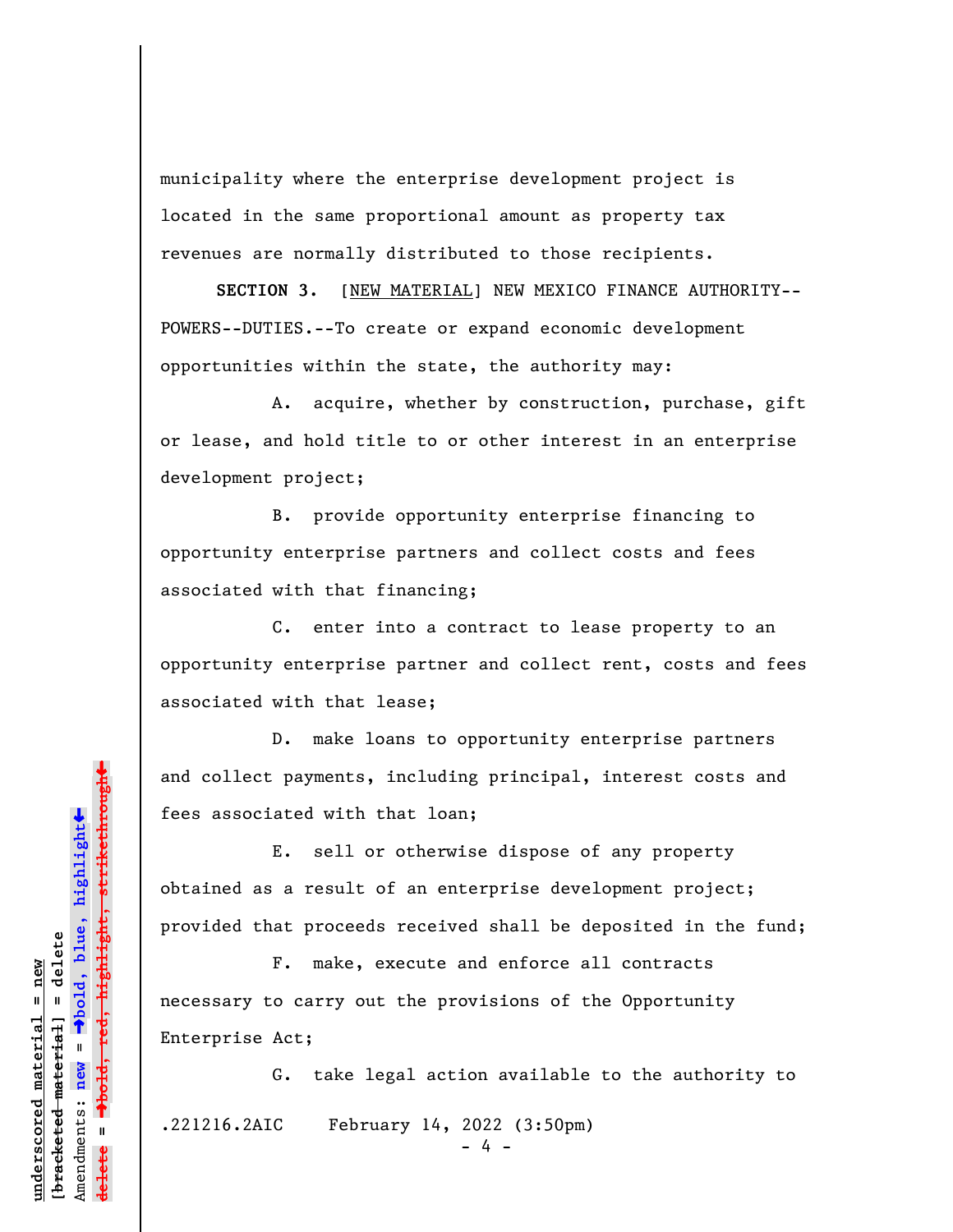recover public money or other public resources if an opportunity enterprise partner defaults on its obligations to the authority;

H. enter into joint powers agreements or other agreements with a state agency or governmental entity, as the authority determines to be appropriate for such purpose;

I. adopt rules relating to the use of the fund necessary to carry out the provisions of the Opportunity Enterprise Act subject to approval of the New Mexico finance authority oversight committee; and

J. enter into opt-in agreements where the enterprise development project is located to facilitate the development of an enterprise development project; provided that if included in the opt-in agreement, the authority shall make payments in lieu of taxes to a county, municipality or school district to offset the tax impact of an enterprise development project.

**SECTION 4.** [NEW MATERIAL] ECONOMIC DEVELOPMENT DEPARTMENT--POWERS--DUTIES.--

 A. For the purpose of recommending enterprise development projects to the board for enterprise assistance, the department and the board shall coordinate to:

(1) survey potential opportunity enterprise partners and enterprise development projects;

(2) provide outreach services to local

.221216.2AIC February 14, 2022 (3:50pm)

 $-5 -$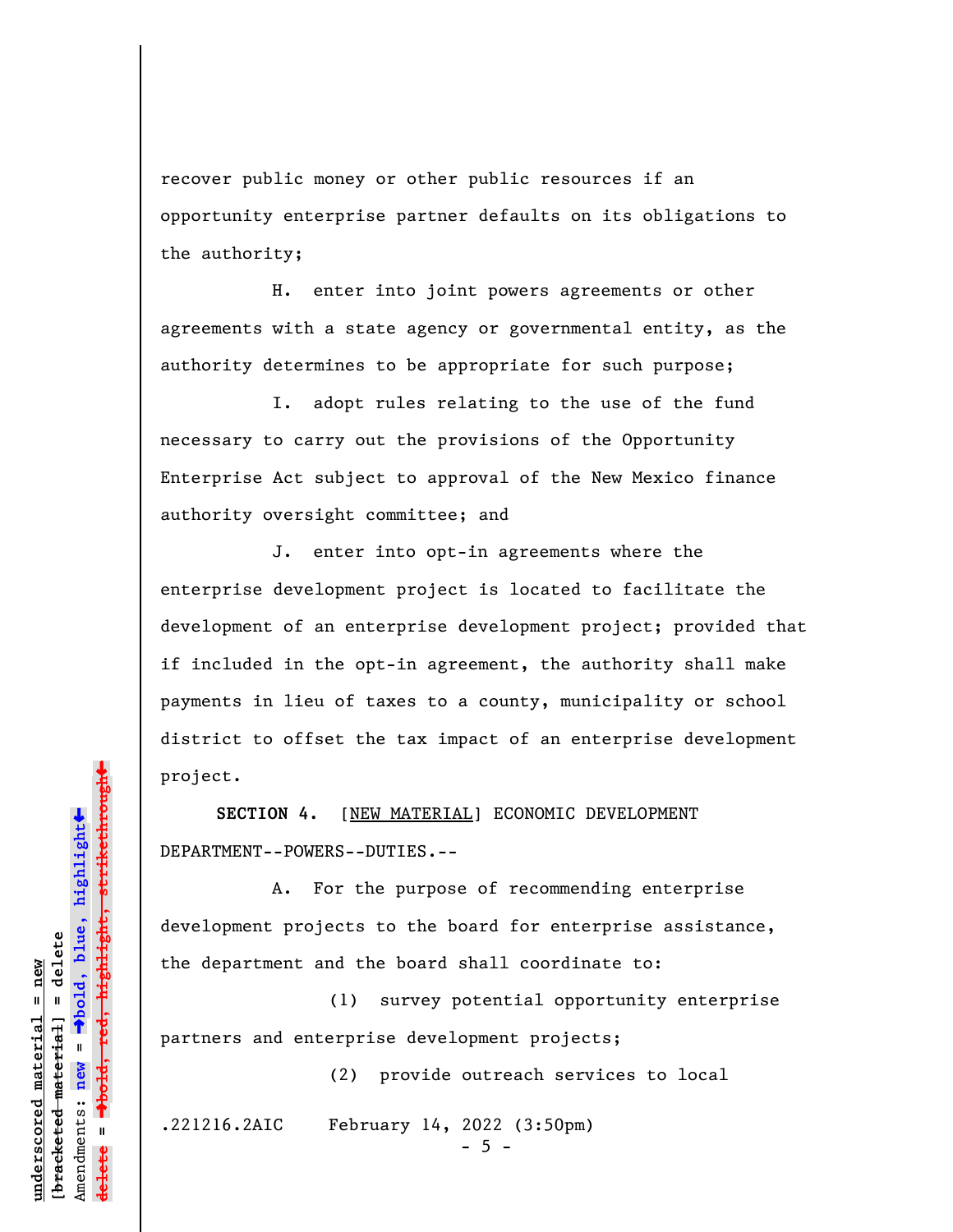governments and potential opportunity enterprise partners for the purpose of making recommendations regarding enterprise assistance; and

(3) evaluate potential opportunity enterprise partners and formulate recommendations regarding suitability for enterprise assistance.

B. The department may, when applicable, enter into opt-in agreements with the authority and the county, school district or, if applicable, municipality where the enterprise development project is located for the purpose of facilitating the development of the enterprise development project.

**SECTION 5.** [NEW MATERIAL] OPPORTUNITY ENTERPRISE REVIEW BOARD--CREATED--MEMBERSHIP.--

A. The "opportunity enterprise review board" is created. The authority shall provide necessary administrative services to the board.

B. The board is composed of the following twelve members:

(1) the secretary of economic development or the secretary's designee;

(2) the secretary of finance and administration or the secretary's designee;

(3) the secretary of general services or the secretary's designee;

(4) the state treasurer or the state

.221216.2AIC February 14, 2022 (3:50pm)

- 6 -

»highlight, strikethrough º**bold, red, highlight, strikethrough**  $\ddot{\bullet}$ º**bold, blue, highlight** bracketed material] = delete **[bracketed material] = delete** inderscored material = new **underscored material = new** Amendments: **new** =  $\mathbf{I}$ Amendments: new **delete =**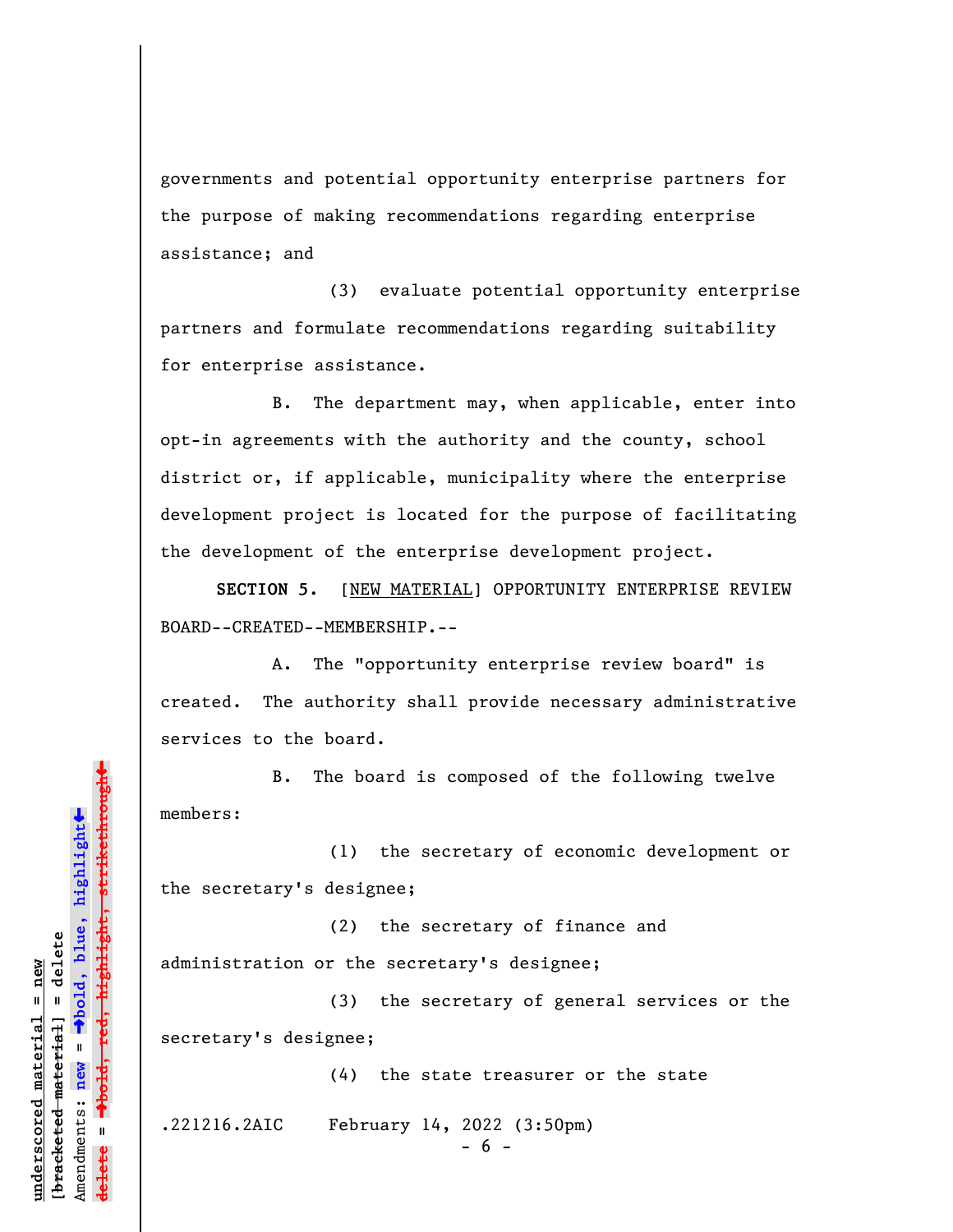treasurer's designee;

(5) the state auditor or the state auditor's designee;

(6) one representative appointed by the council of government organizations within the state; and

(7) six public members appointed by the New Mexico legislative council who shall have experience in any one or more of the following:

- (a) the banking and finance industry;
- (b) commercial or industrial credit;
- (c) private equity, venture capital or

mutual fund investments;

- (d) commercial real estate development;
- (e) engineering, construction and

construction management;

- (f) organized labor;
- (g) urban planning; or
- (h) environmentally sustainable

construction and development.

C. Members of the board appointed pursuant to Paragraphs (6) and (7) of Subsection B of this section shall serve for staggered terms of six years; provided that the initial term of members appointed pursuant to Paragraph (7) of Subsection B of this section may be for a term of less than six years, as determined by the New Mexico legislative council, to

.221216.2AIC February 14, 2022 (3:50pm)

- 7 -

»º**bold, red, highlight, strikethrough** highlight, strikethrou  $\ddot{\bullet}$ º**bold, blue, highlight** bracketed material] = delete **[bracketed material] = delete** inderscored material = new **underscored material = new** Amendments: **new** =  $\mathbf{u}$ Amendments: new **delete =**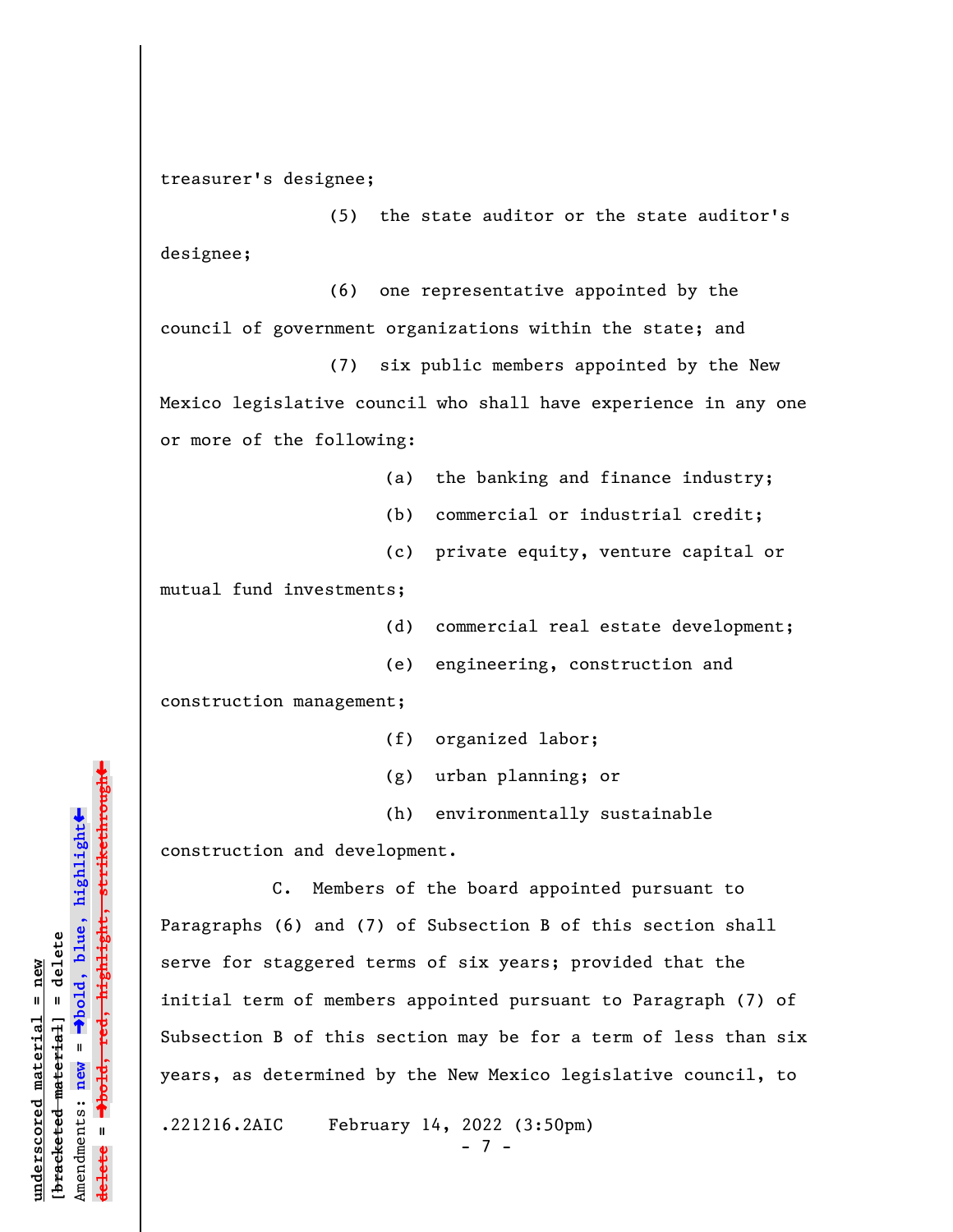ensure staggered membership of the board. Members of the board shall serve until their successors are appointed. A member of the board appointed pursuant to Paragraph (6) or (7) of Subsection B of this section may be removed from the board by the appointing authority for failure to attend three consecutive meetings or other cause. A vacancy on the board of an appointed member shall be filled by appointment by the original appointing authority for the remainder of the unexpired term of office; provided that a member who is removed pursuant to this section shall be ineligible for reappointment.

D. Members of the board appointed pursuant to Paragraphs (6) and (7) of Subsection B of this section shall:

 (1) be governed by the provisions of the Governmental Conduct Act; and

 (2) not hold any office or employment in a political party.

E. The members shall select a chair, vice chair and other officers that the board deems necessary, who shall serve a term of two years. The board shall maintain minutes of all meetings of the board, and all meetings shall be held pursuant to the Open Meetings Act.

**SECTION 6.** [NEW MATERIAL] OPPORTUNITY ENTERPRISE REVIEW BOARD--POWERS.--

A. The board shall:

(1) meet quarterly and at the call of the

.221216.2AIC February 14, 2022 (3:50pm)

- 8 -

Dold, red, highlight, strikethrough º**bold, red, highlight, strikethrough**  $\ddot{\bullet}$ º**bold, blue, highlight** bracketed material] = delete **[bracketed material] = delete** inderscored material = new **underscored material = new** Amendments: **new** =  $\mathbf{u}$ Amendments: new **delete =**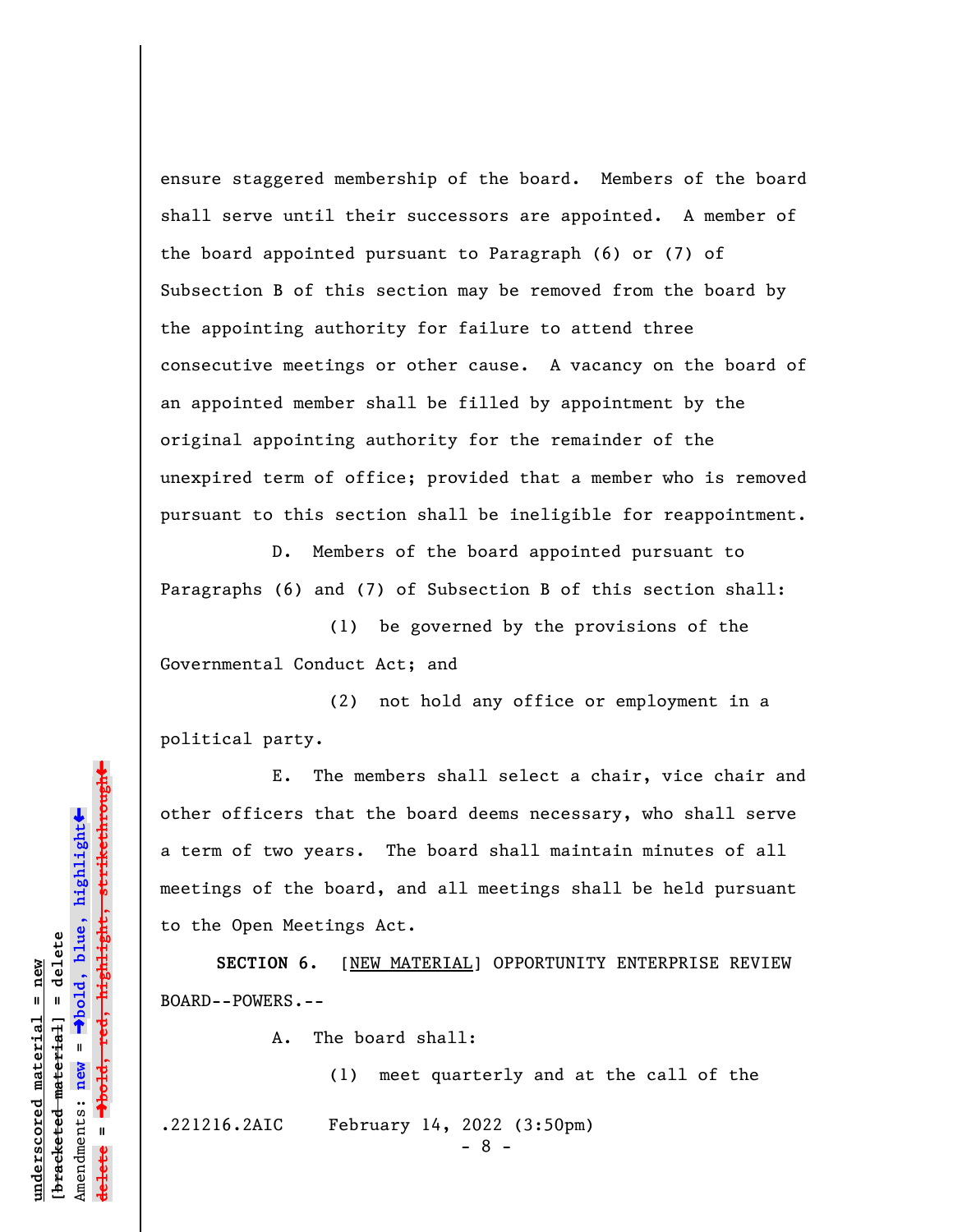chair;

(2) receive executed contracts for enterprise assistance;

(3) recommend to the authority application forms and procedures for approval of enterprise assistance;

(4) develop standards and procedures for the approval of proposed contracts for enterprise assistance;

(5) make recommendations to the authority of potential enterprise development **HCEDC**º**projects**»**HCEDC**;

(6) determine whether the use of enterprise assistance is a prudent expenditure of public funds and report to the legislature annually on that determination; and

(7) make recommendations to the authority of potential rulemaking, application or lending changes to ensure transparent and efficient processes for carrying out the provisions of the Opportunity Enterprise Act.

B. The board and the department shall coordinate to:

(1) provide outreach services to local governments and potential opportunity enterprise partners;

(2) evaluate opportunity enterprise partners and eligible enterprise development projects for suitability for enterprise assistance; and

(3) obtain input and information relevant to carrying out the purposes of the Opportunity Enterprise Act

.221216.2AIC February 14, 2022 (3:50pm)

- 9 -

»highlight, strikethrough º**bold, red, highlight, strikethrough**  $\ddot{\bullet}$ º**bold, blue, highlight** bracketed material] = delete **[bracketed material] = delete** inderscored material = new **underscored material = new** Amendments: **new** =  $\mathbf{u}$ Amendments: new **delete =** e<del>l</del>ete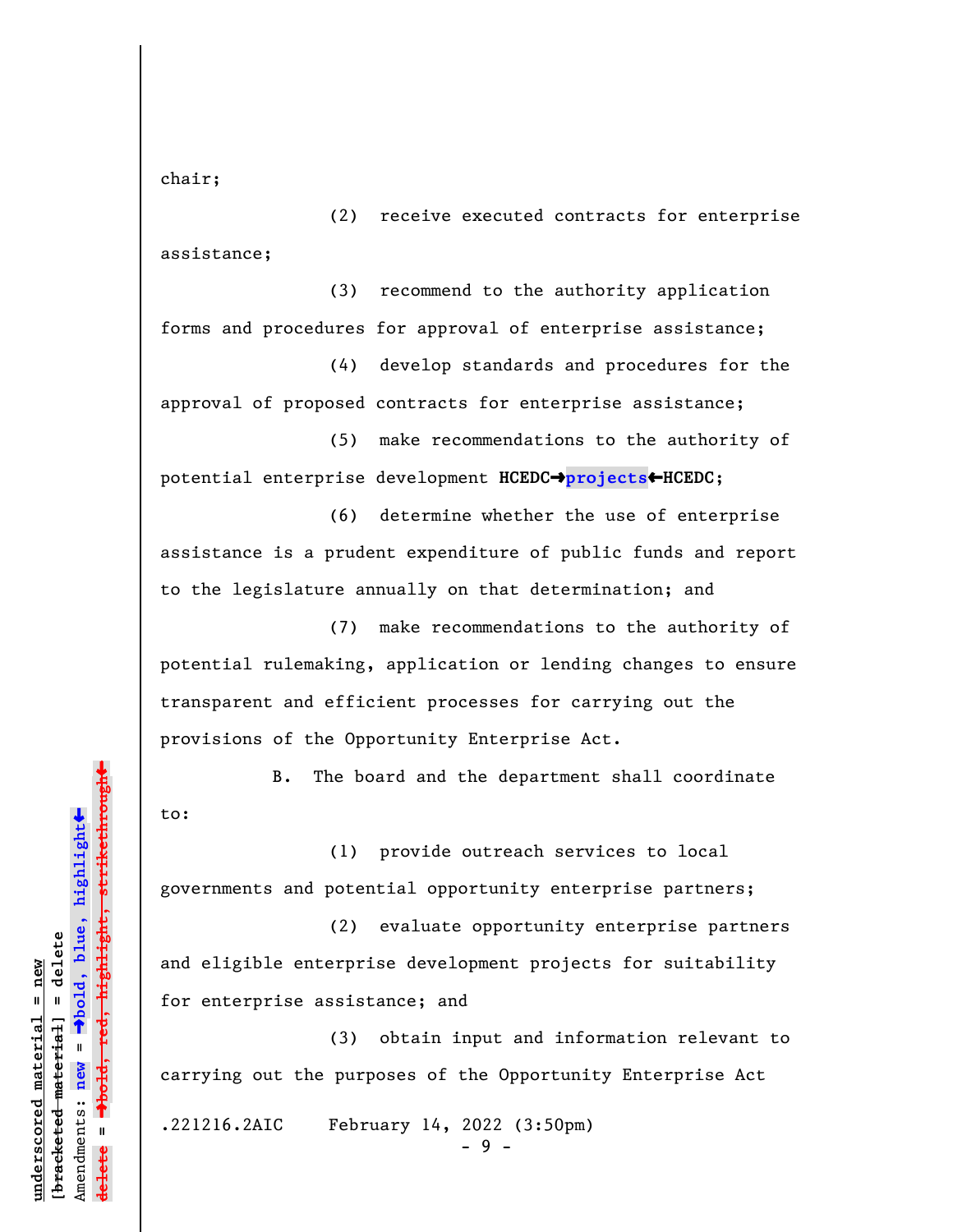from recipients of enterprise assistance, local governments and local communities.

**SECTION 7.** [NEW MATERIAL] RULEMAKING--BOARD.--The board shall adopt rules necessary to carry out the provisions of the Opportunity Enterprise Act to:

A. establish procedures for applying and qualifying for enterprise assistance;

B. establish economic development goals for the state in consultation with the department;

C. govern the application procedures and requirements for enterprise assistance;

D. determine how to select and prioritize applications for enterprise assistance to be funded by the authority; and

E. provide safeguards to protect public money and other public resources subject to the Opportunity Enterprise Act.

**SECTION 8.** [NEW MATERIAL] ENTERPRISE ASSISTANCE--GENERAL REQUIREMENTS.--

A. An application for enterprise assistance shall:

 (1) describe the scope and plans of the enterprise development project or proposed use of leased property by the applicant;

 (2) demonstrate that the enterprise development project or lease will create or expand economic

.221216.2AIC February 14, 2022 (3:50pm)

 $- 10 -$ 

»º**bold, red, highlight, strikethrough** red<del>, highlight, strikethrou</del>  $\ddot{\bullet}$ º**bold, blue, highlight** bracketed material] = delete **[bracketed material] = delete** mderscored material = new **underscored material = new** Amendments: **new** =  $\mathbf{u}$ Amendments: new **delete =**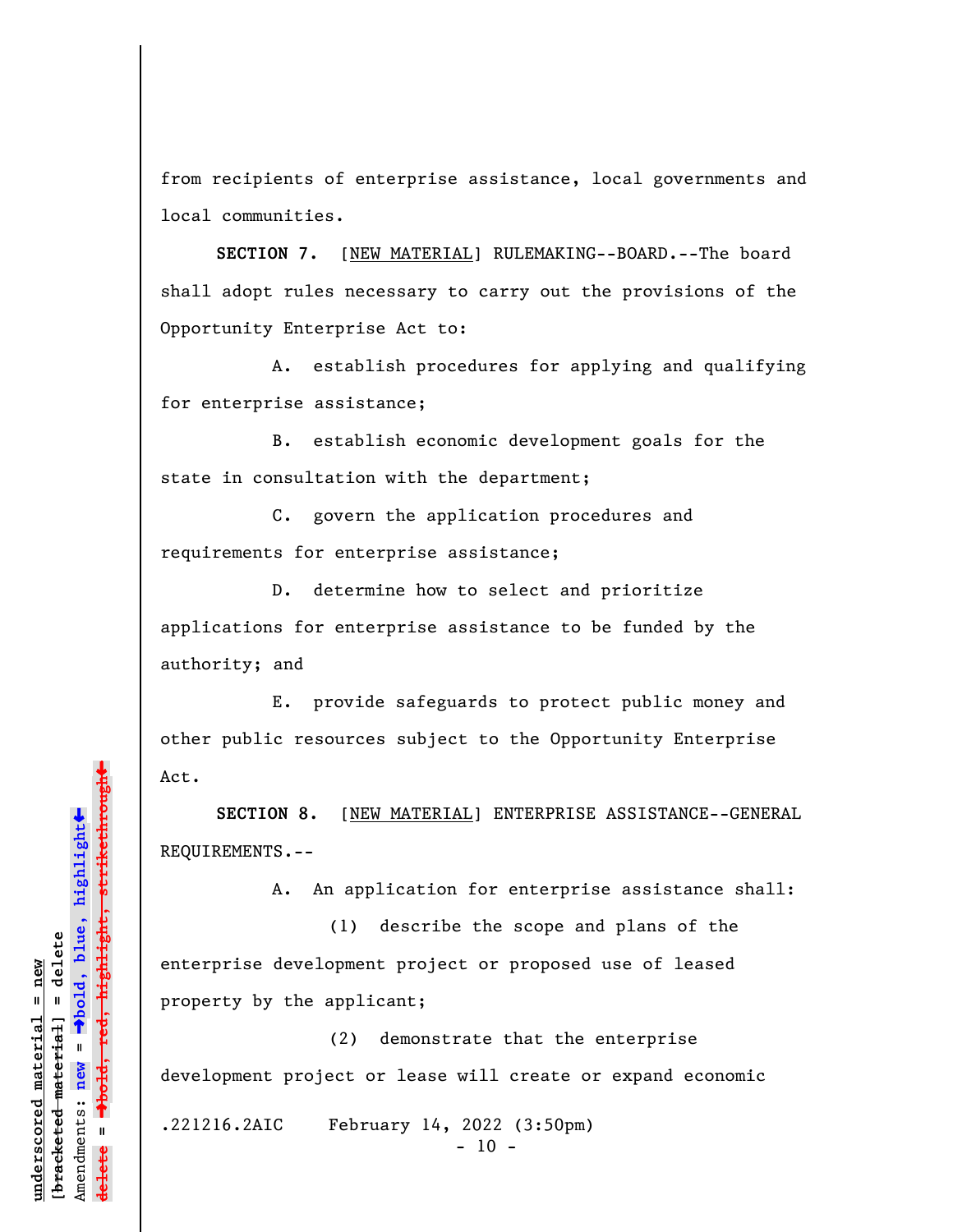development opportunities within the state;

 (3) demonstrate that the proposed enterprise development project or lease will comply with applicable state and federal law;

 (4) provide sufficient evidence that other means of financing a proposed enterprise development project are unavailable or insufficient; and

(5) include other documentation or certifications that the authority deems necessary.

B. The authority, in coordination with the department, shall:

(1) make the application publicly available, including a description of the scope and plans of the proposed enterprise development project or lease;

(2) ensure that all information relating to the enterprise development project or lease and the evaluation of the application is made publicly available, unless the information includes trade secrets or information that is otherwise unable to be disclosed as provided by law;

(3) prioritize applications for enterprise assistance that demonstrate local support and financial need; and

(4) prior to providing enterprise assistance, determine that:

(a) the proposed enterprise development

.221216.2AIC February 14, 2022 (3:50pm)

- 11 -

»º**bold, red, highlight, strikethrough** h<del>ighlight, strikethrough</del>  $\ddot{\bullet}$ º**bold, blue, highlight** bracketed material] = delete **[bracketed material] = delete** inderscored material = new **underscored material = new** Amendments: **new** =  $\mathbf{I}$ Amendments: new **delete =**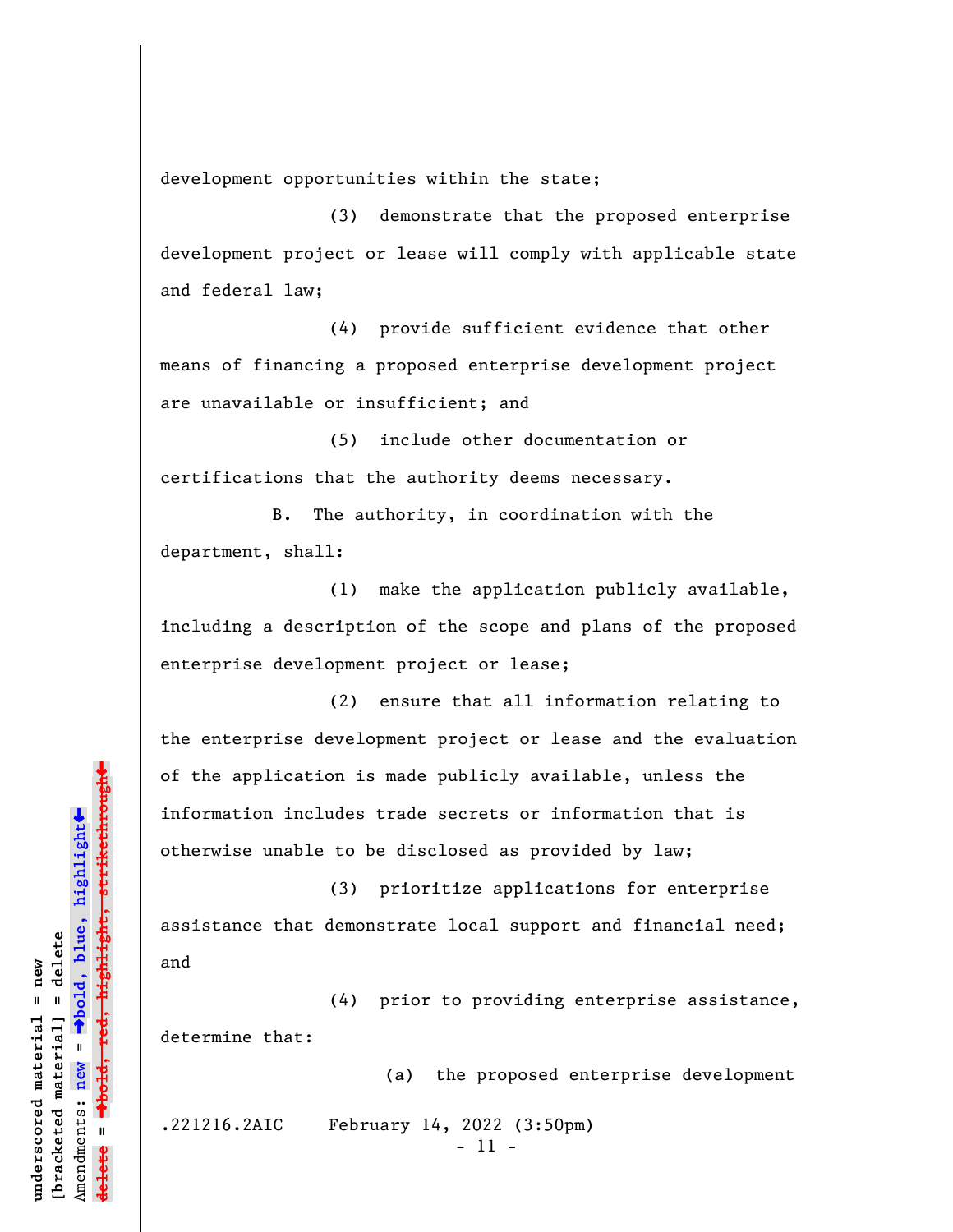project or lease will create or expand economic development opportunities within the state;

(b) the proposed enterprise development project or lease will comply with applicable state and federal law; and

 (c) other means of financing a proposed enterprise development project are unavailable or insufficient.

C. A contract to provide enterprise assistance shall:

(1) define the roles and responsibilities of the authority and the opportunity enterprise partner;

(2) provide clawback or recapture provisions that protect the public investment in the event of a default on the contract;

(3) provide a finance plan detailing the financial contributions and obligations of the authority and opportunity enterprise partner;

(4) require an opportunity enterprise partner to provide guarantees, letters of credit or other acceptable forms of security, as determined by the authority;

(5) specify how rents, if applicable, will be collected and accounted for;

(6) specify how debts incurred on behalf of the opportunity enterprise partner will be repaid; and

(7) provide that, in the event of a default,

.221216.2AIC February 14, 2022 (3:50pm)

- 12 -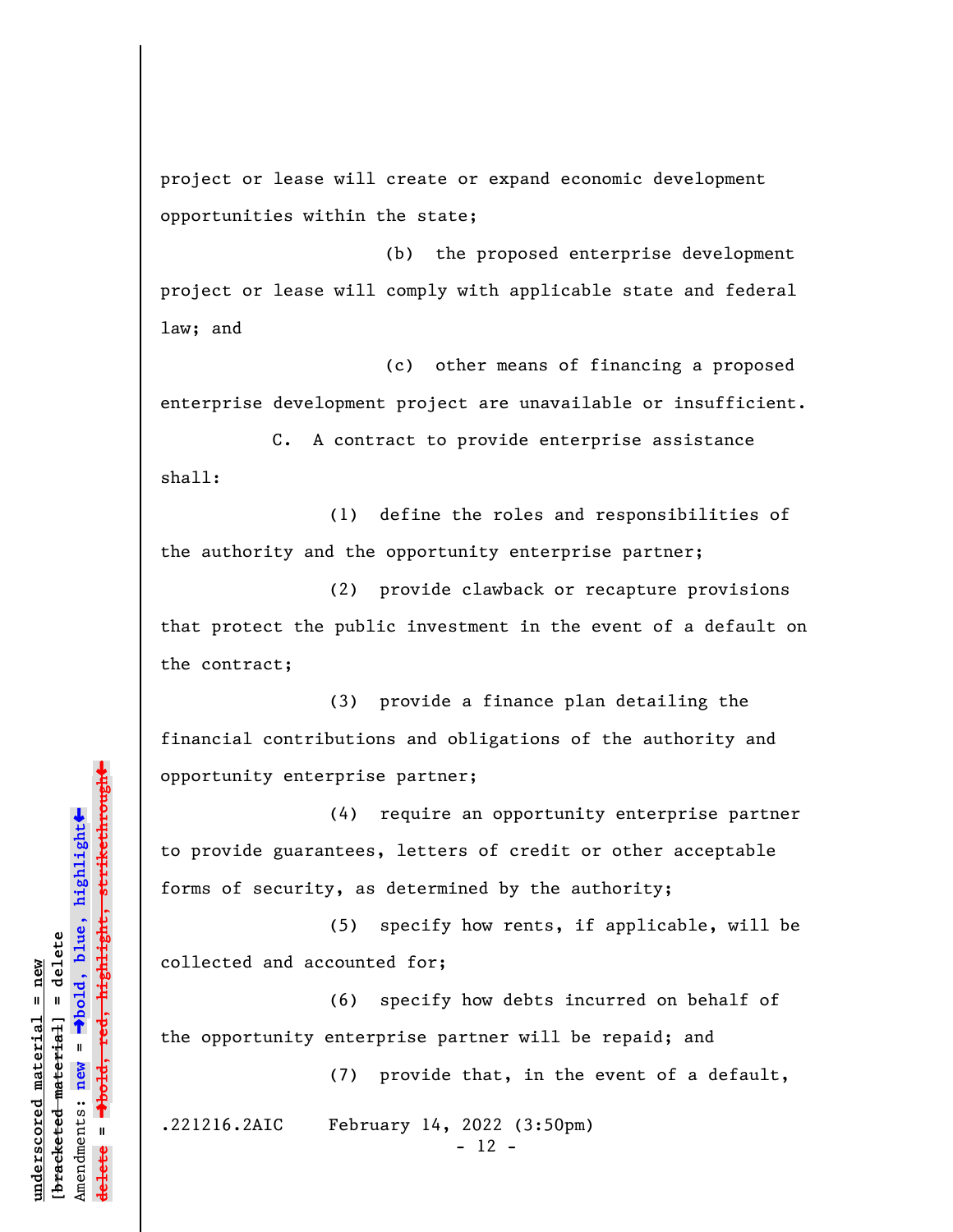the authority may:

(a) elect to take possession of the property, including the succession of all right, title and interest in the enterprise development project; and

(b) terminate the lease or cease any further funding and exercise any other rights and remedies that may be available.

D. The authority may require any document, guarantee or certification from a recipient of enterprise assistance that the authority determines is necessary to ensure economic development opportunities are advanced by the enterprise assistance.

**Hfl2**º**E. The authority may prioritize an application for enterprise assistance for a proposed enterprise development** project located in a nonurban community.  $\bigoplus$  Hfl2

**Hfl2**º**E.**»**Hfl2 Hfl2**º**F.**»**Hfl2** Enterprise assistance shall only be provided if compliant with the Opportunity Enterprise Act. All contracts for enterprise assistance shall be provided to the board no later than thirty days from the execution of that contract.

**Hfl2**º**G. As used in this section, "nonurban**

**community" means a municipality with a population of less than forty thousand according to the most recent federal decennial** census or the unincorporated area of a county.<br/> **When** 

SECTION 9. [NEW MATERIAL] OPPORTUNITY ENTERPRISE

.221216.2AIC February 14, 2022 (3:50pm)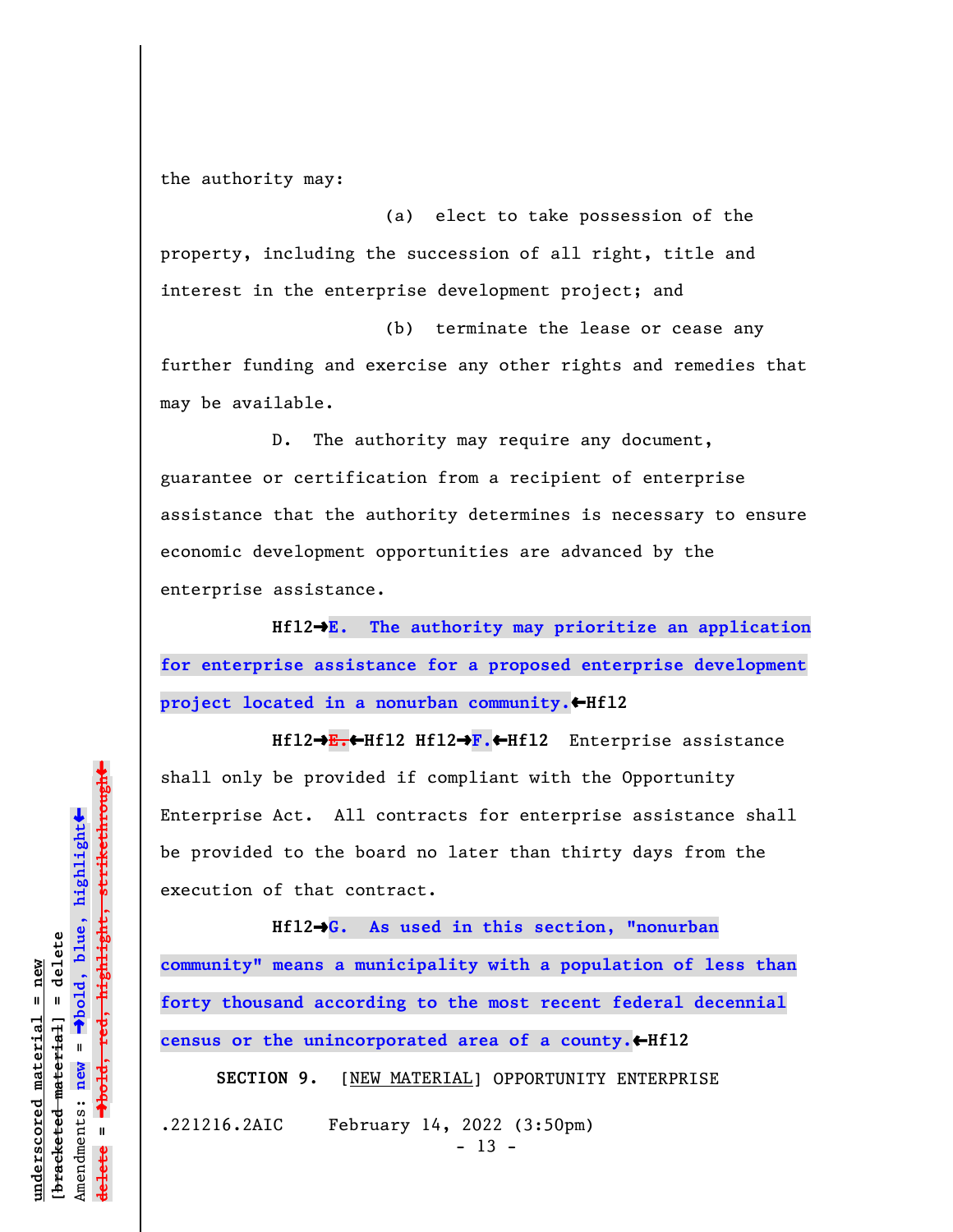FINANCING.--

A. The authority shall receive and review applications for opportunity enterprise financing. If the authority determines that an enterprise development project is eligible for financing, the authority may enter into a contract with the opportunity enterprise partner to provide financing to that partner, which shall be used to complete that project.

B. The authority shall ensure that all zoning, permitting and other regulatory requirements will be met by the enterprise development project and that the enterprise development project will create or expand economic development opportunities within the state.

C. Financing shall not be subject to repayment if the terms of the contract for financing are carried out by the opportunity enterprise partner. A property associated with the enterprise development project shall be the property of the authority and shall be a property available for lease as provided in Section 10 of the Opportunity Enterprise Act. The authority may enter into agreements with the general services department or other state agency or entity approved by the board to administer and maintain the property as required by the Opportunity Enterprise Act.

D. **Hfll→Upon←Hfll Hfll→As provided in rules** adopted by the board, upon<sup>-</sup>Hfll completion of an enterprise development project, the authority shall allow the opportunity .221216.2AIC February 14, 2022 (3:50pm)  $- 14 -$ 

º**bold, red, highlight, strikethrough**  $\ddot{\bullet}$ º**bold, blue, highlight** bracketed material] = delete **[bracketed material] = delete** mderscored material = new **underscored material = new** Amendments: **new** =  $\bar{\mathbf{u}}$ Amendments: new **delete =**

 $\ddag$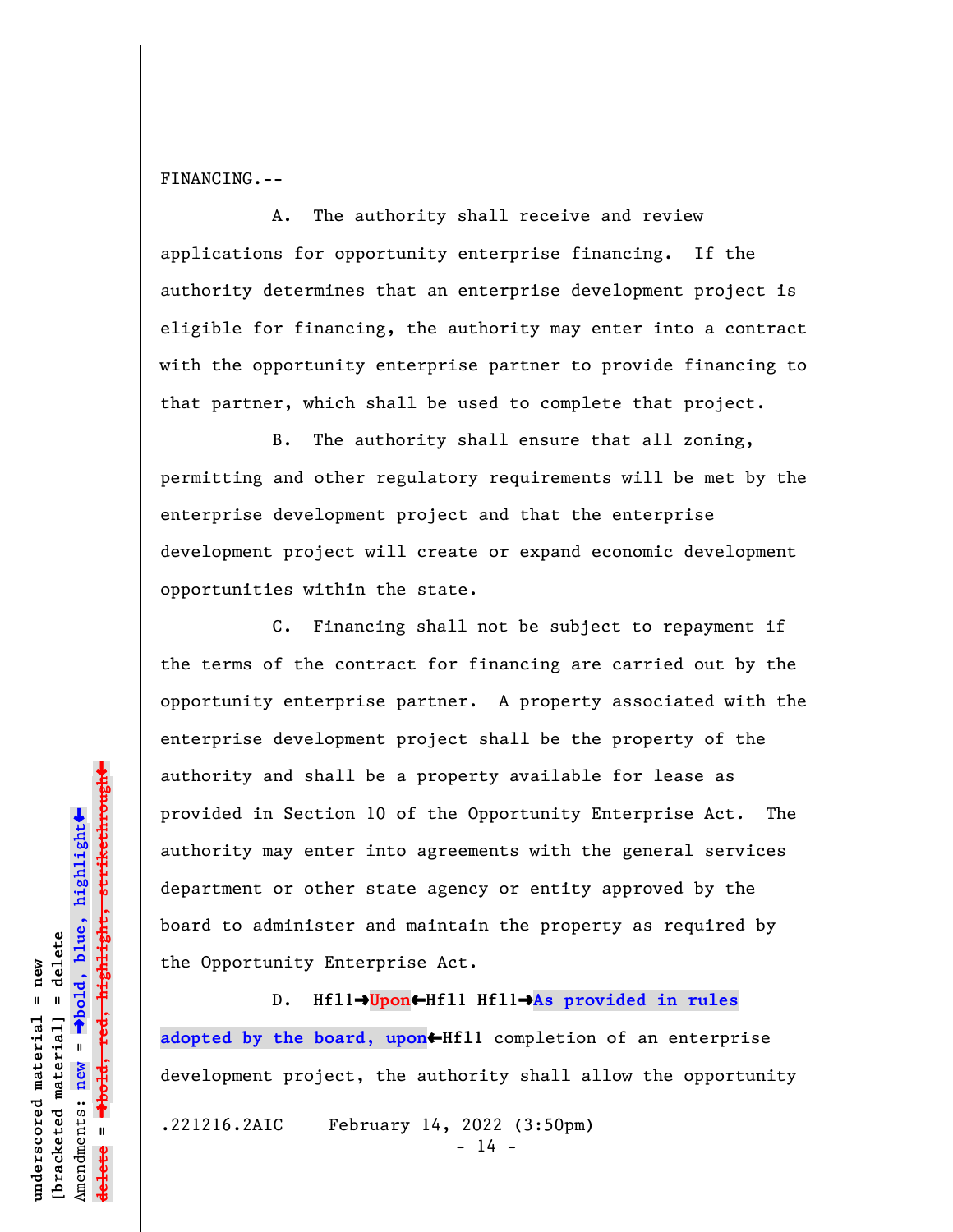enterprise partner responsible for the completion of that project an opportunity to obtain an opportunity enterprise lease for that property as provided in Section 10 of the Opportunity Enterprise Act; provided that any breach of the terms of the contract for opportunity enterprise financing **Hfl1**º**shall**»**Hfl1 Hfl1**º**may**»**Hfl1** preclude that opportunity enterprise partner from leasing the property, and **Hfl1**º**that**»**Hfl1 Hfl1**º**in that event, the**»**Hfl1** property shall be made available for lease to other opportunity enterprise partners.

**SECTION 10.** [NEW MATERIAL] OPPORTUNITY ENTERPRISE LEASE-- TERMS.--

A. The authority shall receive and review applications for opportunity enterprise leases. If the authority determines that an opportunity enterprise partner is eligible for an opportunity enterprise lease, the authority may enter into a contract to lease an available property to that opportunity enterprise partner in exchange for rent payments, subject to the terms provided by this section. The authority may enter into agreements with the general services department or other state agency or entity approved by the board to administer an opportunity enterprise lease.

B. An opportunity enterprise lease shall:

(1) require that the property be used solely to create and expand economic development opportunities;

.221216.2AIC February 14, 2022 (3:50pm)

 $- 15 -$ 

 $\ddag$ º**bold, red, highlight, strikethrough**  $\ddot{\bullet}$ º**bold, blue, highlight** bracketed material] = delete **[bracketed material] = delete** inderscored material = new **underscored material = new** Amendments: **new** =  $\bar{\mathbf{u}}$ Amendments: new  $\mathbf{u}$ **delete =**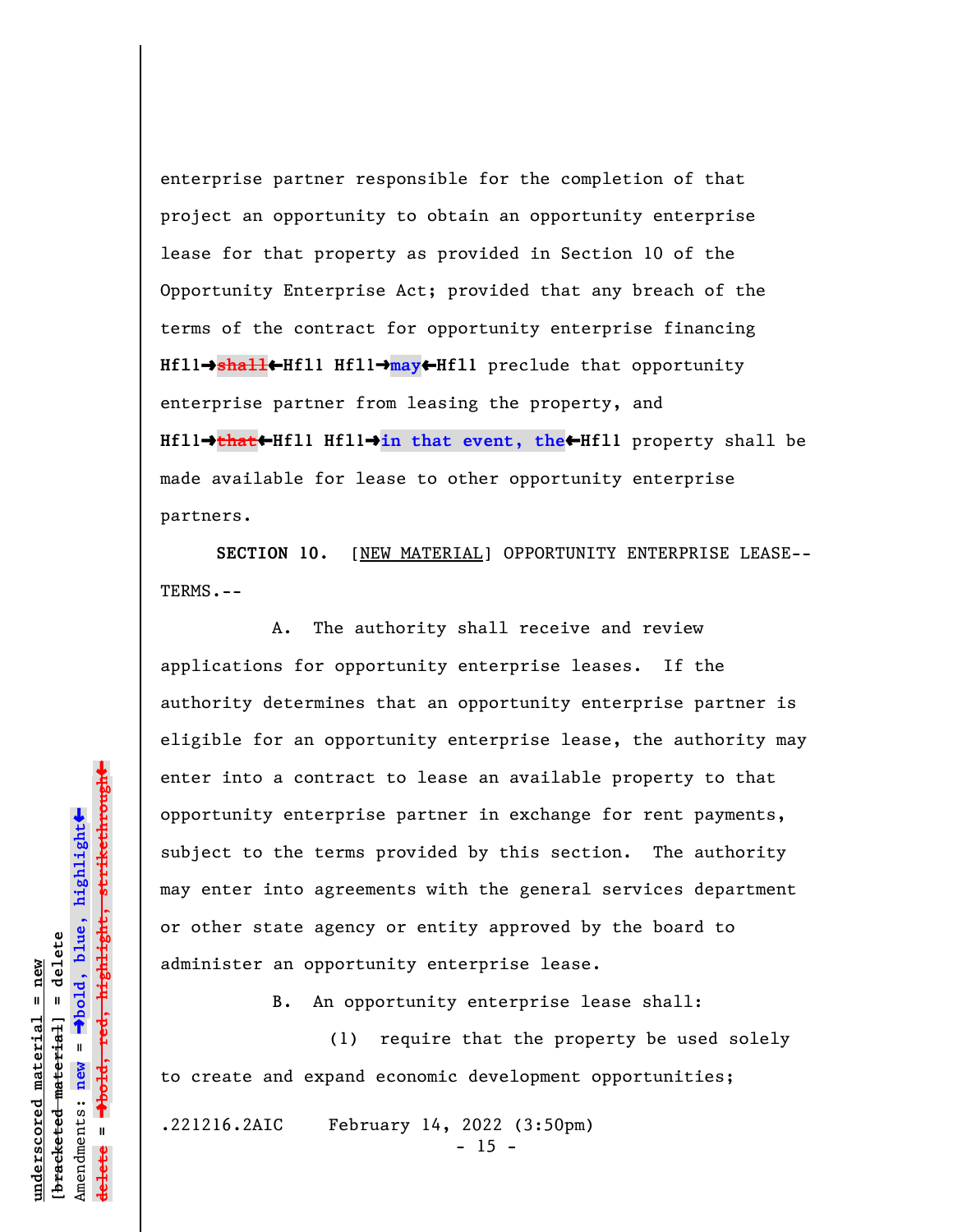**Hfl1**º**(2) provide for sufficient rent and**

**other securities to ensure the maintenance and protection of the property based on the fair market value of that**

**property;**»**Hfl1**

**Hfl1**º**(2) provide, based on the fair market value of the property, for:**

**(a) sufficient rent; and**

**(b) other securities to ensure the**

maintenance and protection of the property;<sup>+Hfll</sup>

 (3) require that the property be properly insured for the duration of the lease; and

(4) be bound only by the terms of the lease and any rules promulgated pursuant to the provisions of the Opportunity Enterprise Act.

C. Receipts from the payment of rent owed pursuant to an opportunity enterprise lease shall be deposited in the fund.

**SECTION 11.** [NEW MATERIAL] OPPORTUNITY ENTERPRISE LOANS-- TERMS--REPAYMENT.--

A. The authority shall receive and review applications for opportunity enterprise loans. The authority may make loans to opportunity enterprise partners if:

(1) funding is available;

(2) the opportunity enterprise partner meets credit and identification criteria, as determined by the

.221216.2AIC February 14, 2022 (3:50pm)

 $- 16 -$ 

 $\ddag$ º**bold, red, highlight, strikethrough**  $\ddot{\bullet}$ º**bold, blue, highlight** bracketed material] = delete **[bracketed material] = delete** mderscored material = new **underscored material = new** Amendments: **new** =  $\bar{\mathbf{u}}$ Amendments: new  $\mathbf{I}$ **delete =** lelete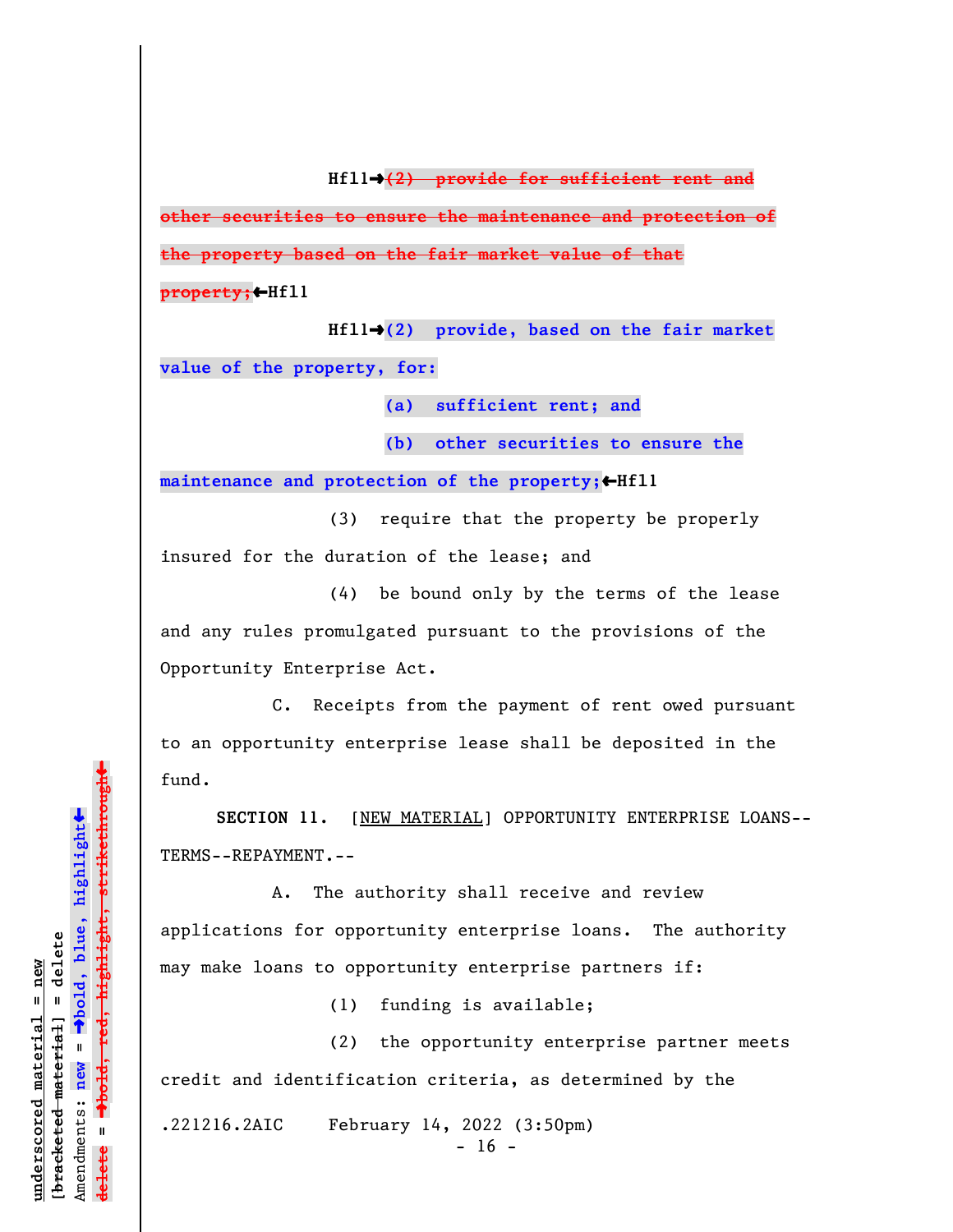authority;

(3) the opportunity enterprise partner certifies that the proceeds of the loan will be used for an enterprise development project; and

(4) the opportunity enterprise partner meets any other requirement for an opportunity enterprise loan.

B. The opportunity enterprise partner shall provide the authority with ongoing information requested by the authority.

C. Opportunity enterprise loans shall be made for loan periods of no less than fifteen years and no more than thirty years, as determined by the authority. The loans shall bear an annual interest rate of **HCEDC**º**no less than**»**HCEDC** zero percent.

D. Beginning **HCEDC**º**on**»**HCEDC HCEDC**º**no later than**»**HCEDC** the third anniversary of the funding date of the loan, payment on the outstanding principal of the loan shall be due on a schedule determined by the authority for the remainder of the loan period.

E. Receipts from the repayment of opportunity enterprise loans shall be deposited in the fund.

F. No provision in an opportunity enterprise loan or the evidence of indebtedness of the loan shall include a penalty or premium for prepayment of the balance of the indebtedness.

.221216.2AIC February 14, 2022 (3:50pm) - 17 -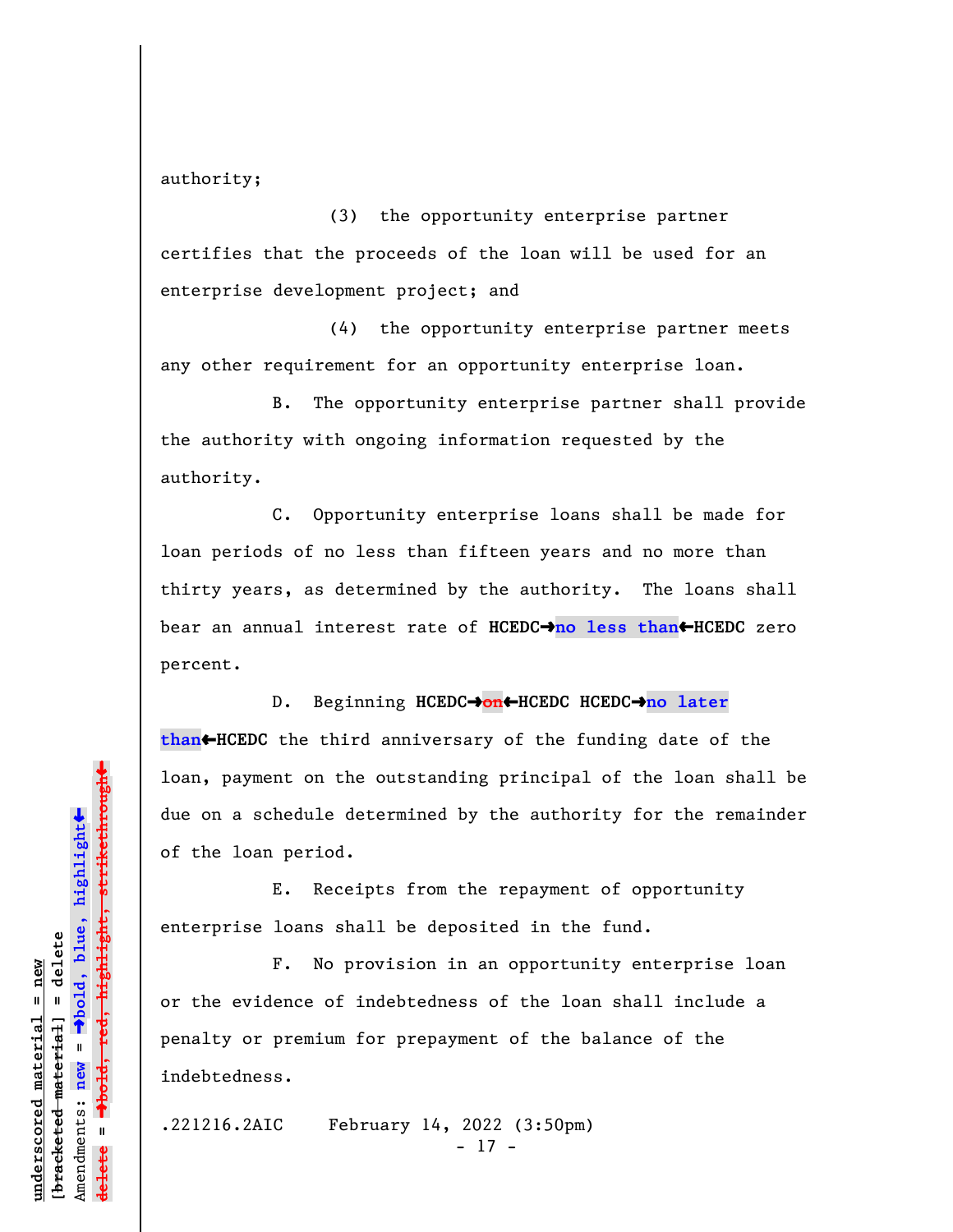**HCEDC**º**G. The authority may provide a guarantee to a federally insured financial institution on behalf of a person who would otherwise be eligible as an opportunity enterprise partner; provided that the proceeds of any guaranteed loan are used for an enterprise development project. A guarantee pursuant to this subsection shall be provided subject to terms approved by the board.**»**HCEDC**

**SECTION 12.** [NEW MATERIAL] OPPORTUNITY ENTERPRISE REVOLVING FUND--CREATED--PERMITTED USES.--

A. The "opportunity enterprise revolving fund" is created within the authority. The fund consists of appropriations, distributions, transfers, gifts, grants, donations, bequests, fees collected, payments of principal **Hfll→and interest←Hfll** on opportunity enterprise loans, income from rents paid on opportunity enterprise leases, income from investment of the fund and any other money distributed or otherwise allocated to the fund. Balances in the fund at the end of a fiscal year shall not revert to the general fund except as provided in Section 13 of the Opportunity Enterprise Act. The fund shall be administered by the authority as a separate account and may consist of such subaccounts as the authority deems necessary to carry out the purposes of the fund.

B. Money in the fund shall be used by the authority to carry out the provisions of the Opportunity Enterprise Act, .221216.2AIC February 14, 2022 (3:50pm)

- 18 -

º**bold, red, highlight, strikethrough**  $\ddot{\bullet}$ º**bold, blue, highlight** bracketed material] = delete **[bracketed material] = delete** mderscored material = new **underscored material = new** Amendments: **new** =  $\mathbf{I}$ Amendments: new  $\mathbf{u}$ **delete =**

 $\ddag$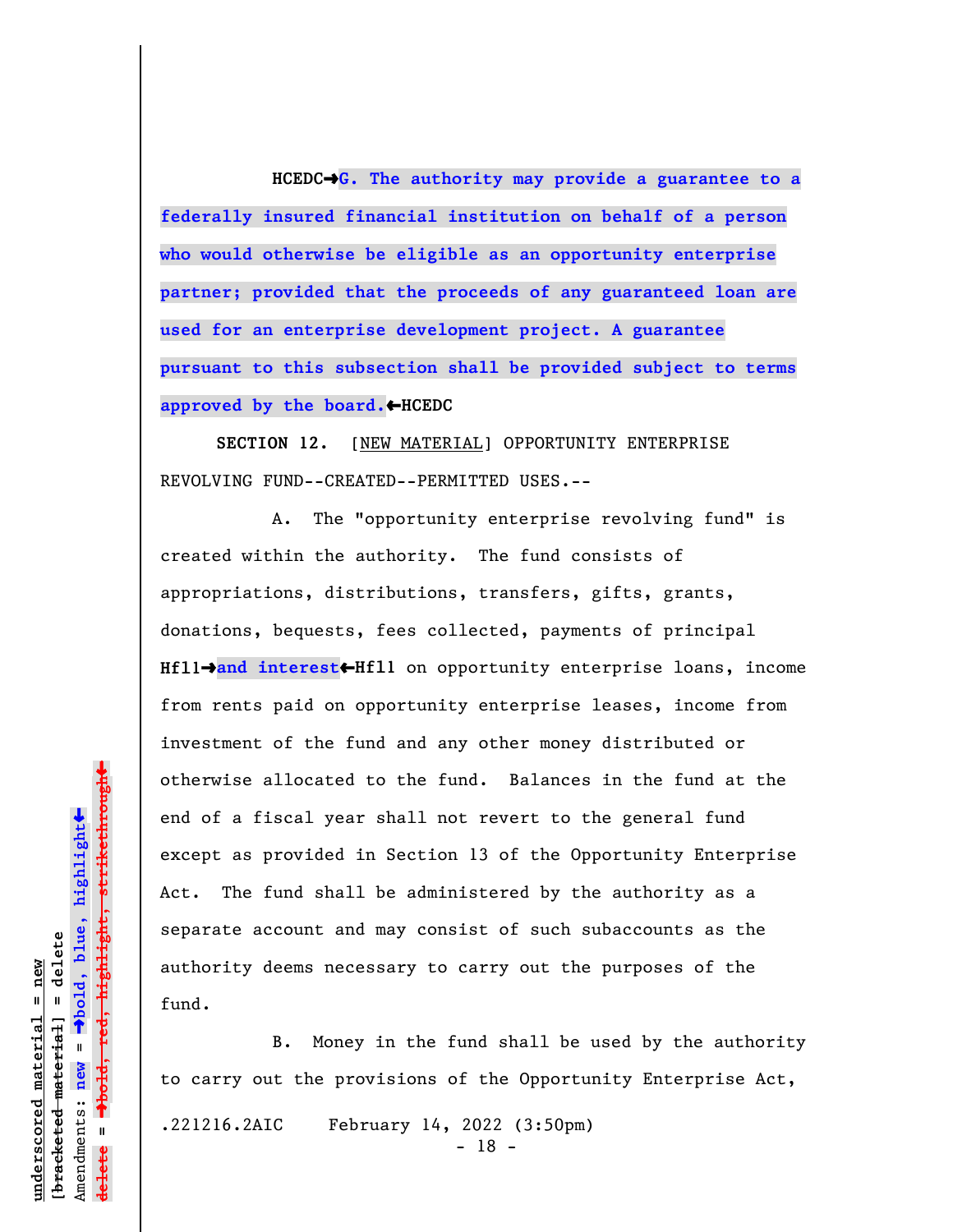including to:

(1) pay the reasonably necessary administrative costs, payments in lieu of taxes and other costs and fees incurred by the authority in carrying out the provisions of that act;

(2) provide opportunity enterprise financing; and

(3) make opportunity enterprise loans.

C. Money in the fund that is not needed for immediate disbursement may be deposited or invested in the same manner as other funds administered by the authority.

**SECTION 13.** [NEW MATERIAL] EXCESS REVENUE TO THE GENERAL FUND--OPPORTUNITY ENTERPRISE REVOLVING FUND--TRANSFER.--

A. If, on June 30, 2028 and by June 30 of each fiscal year thereafter, the balance in the fund for that fiscal year exceeds the annual average amount by an amount greater than six percent, the amount in excess of six percent shall be transferred to the general fund. If there is not an excess amount pursuant to this section, no transfer shall be made from the fund.

 B. As used in this section, "annual average amount" means the total balance of the fund in the immediately preceding five fiscal years, divided by five.

**SECTION 14.** [NEW MATERIAL] REPORTS.--

A. Prior to October 1, 2023 and each succeeding

.221216.2AIC February 14, 2022 (3:50pm)

 $- 19 -$ 

<del>highlight, strikethrough</del> º**bold, red, highlight, strikethrough**  $\ddot{\bullet}$ º**bold, blue, highlight** bracketed material] = delete **[bracketed material] = delete** inderscored material = new **underscored material = new** Amendments: **new** =  $\mathbf{I}$ Amendments: new **delete =**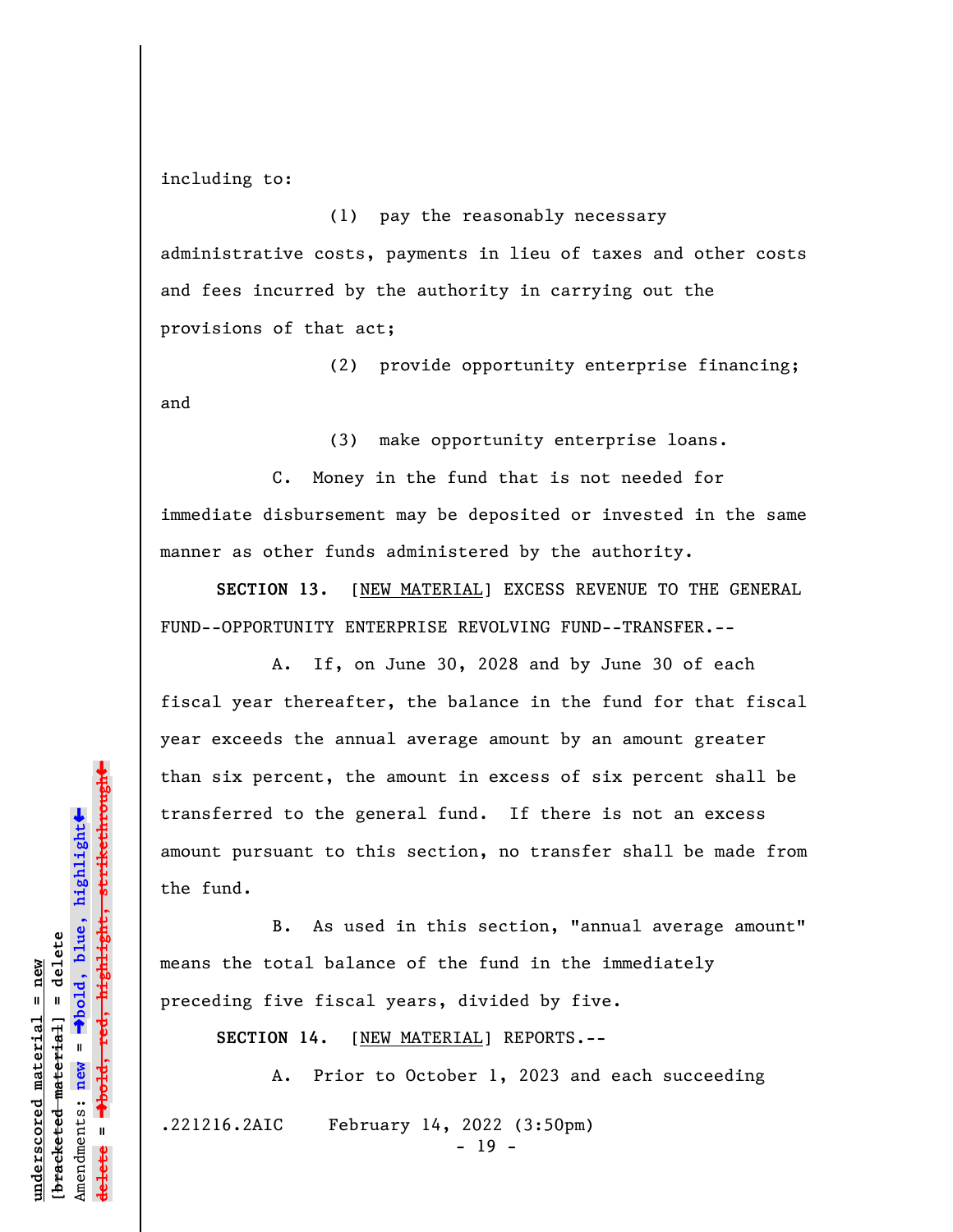October 1 thereafter, the authority shall submit a report to the governor, the legislature, the legislative finance committee, the New Mexico finance authority oversight committee, the revenue stabilization and tax policy committee and other appropriate legislative interim committees. The report shall provide details regarding enterprise assistance provided pursuant to the Opportunity Enterprise Act. The report shall include:

(1) the total amount of enterprise assistance provided for enterprise development projects and state revenue derived from each enterprise development project;

(2) the total number of loans made pursuant to the Opportunity Enterprise Act; the amount of those loans; the number of loan recipients in a delinquent status, in default or in the process of filing or that have filed for bankruptcy;

(3) an overview of the industries and types of business entities operating pursuant to an enterprise development project or lease;

(4) the total number of employees currently employed directly or indirectly related to an enterprise development project or lease; and

(5) any recommended changes to the Opportunity Enterprise Act to ensure proper safeguards for public money and to ensure enterprise assistance is able to efficiently advance the economic development interests of the state.

.221216.2AIC February 14, 2022 (3:50pm)  $- 20 -$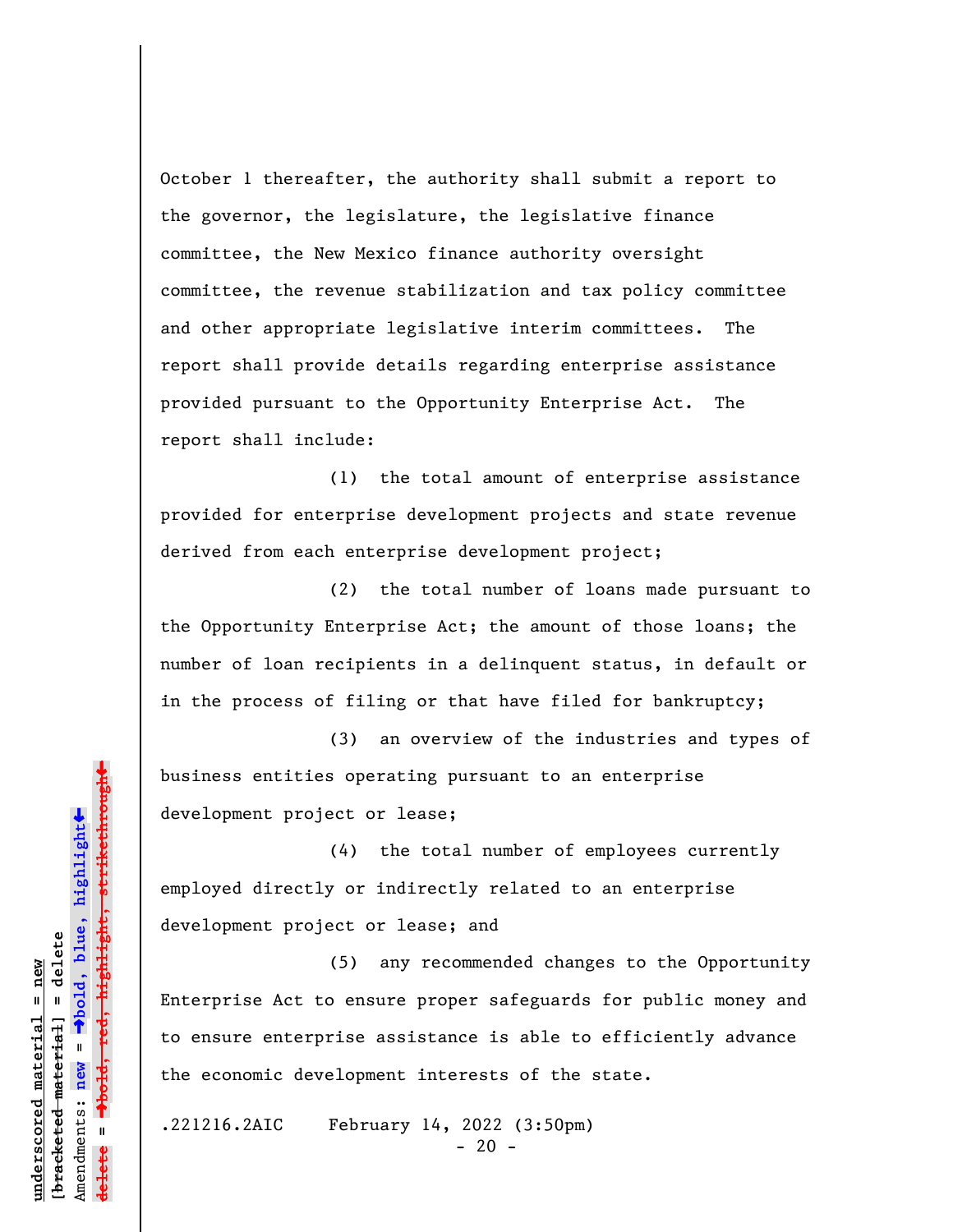B. Information obtained by the authority regarding applicants for enterprise financing is confidential and not subject to inspection pursuant to the Inspection of Public Records Act; provided that nothing shall prevent the authority from disclosing **Hfl1**º**information required by this section, the names of persons that have received enterprise assistance and the amount of enterprise assistance provided pursuant to the Opportunity Enterprise Act.**»**Hfl1 Hfl1**º**:**»**Hfl1**

**Hfl1**º**(1) information required in the report pursuant to this section;**

**(2) public information pursuant to Paragraphs (1) and (2) of Subsection B of Section 8 of the Opportunity Enterprise Act; and**

**(3) the names of persons that have received enterprise assistance and the amount of enterprise assistance provided pursuant to the Opportunity Enterprise Act.**»**Hfl1**

**SECTION 15.** [NEW MATERIAL] CONFLICT OF INTEREST.--

A. If a member of the board or an employee of the authority has an interest, either direct or indirect, in an application **Hfl1**º**for**»**Hfl1** Hfl1º**or**»Hfl1 contract relating to enterprise assistance, that interest shall be disclosed to the authority and the board in writing. The person having such interest shall not participate in actions by the board or the authority with respect to that conflict.

B. A person who has a conflict of interest and .221216.2AIC February 14, 2022 (3:50pm)  $- 21 -$